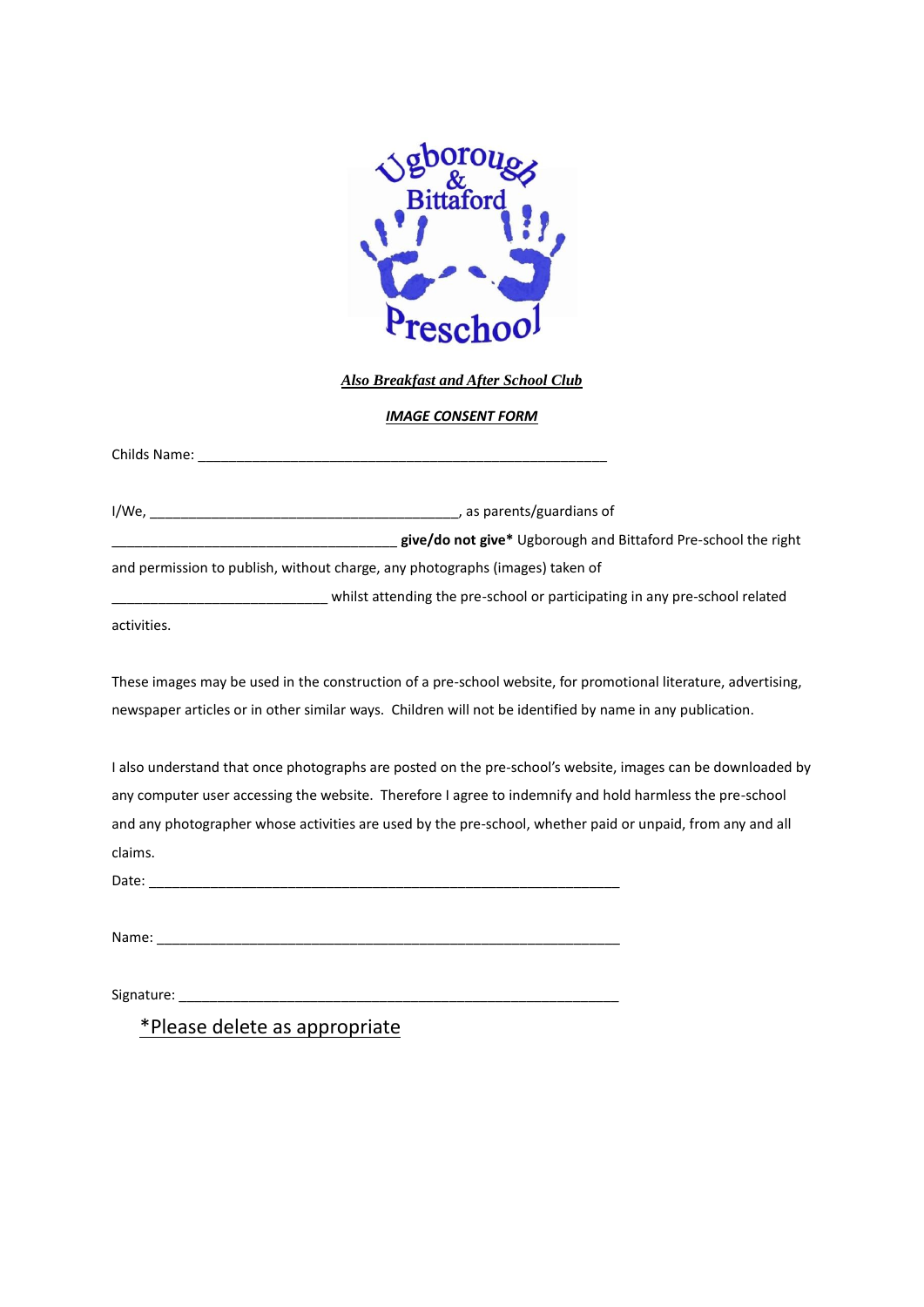# **Permissions Form**

## **Medical Permissions**

| I consent to my child being given emergency treatment by a qualified First Aider at<br>Ugborough and Bittaford Pre-School/Breakfast and After School Club. |  |  |  |  |  |
|------------------------------------------------------------------------------------------------------------------------------------------------------------|--|--|--|--|--|
| Name of child<br>Date                                                                                                                                      |  |  |  |  |  |
| Parent's signature<br>Print Name                                                                                                                           |  |  |  |  |  |

In the event of sudden illness or accident, if I am not immediately contactable or able to reach the pre-school in time, I consent for the medical authorities to give my child any advice or urgent medical treatment deemed necessary. I understand that Ugborough and Bittaford Pre-School, Breakfast and After School Club cannot be held responsible for the decisions made by medical professionals or their outcome, effects *etc*.

| Name of child      | Date       |  |
|--------------------|------------|--|
| Parent's signature | Print Name |  |

#### **Permission to attend local outings**

I consent to my child attending any local outings organised by Ugborough and Bittaford Pre-School/Breakfast and After School Club

(Outings other than in the immediate vicinity of the village hall will be notified by letter and permission requested in advance.)

| Name of child      | Date       |  |
|--------------------|------------|--|
| Parent's signature | Print Name |  |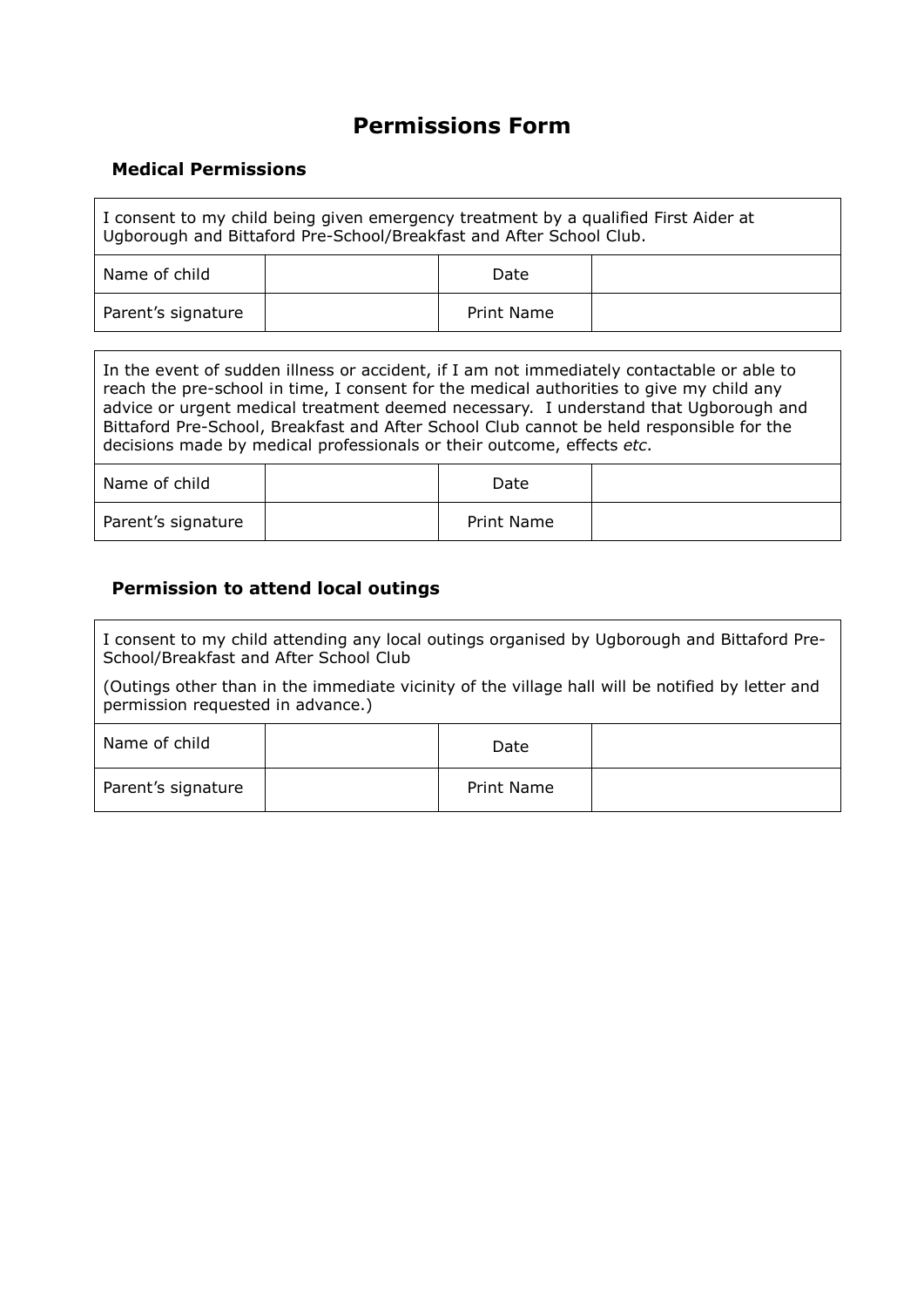## Suncream permission form

| I give/do not give permission for my                                        |  |
|-----------------------------------------------------------------------------|--|
|                                                                             |  |
| SPF 50 suncream applied by Ugborough and Bittaford Pre-School/Breakfast and |  |
| After School Club staff.                                                    |  |
|                                                                             |  |
|                                                                             |  |
| If you prefer to bring your own labelled suncream please sign here          |  |
|                                                                             |  |
|                                                                             |  |

……………………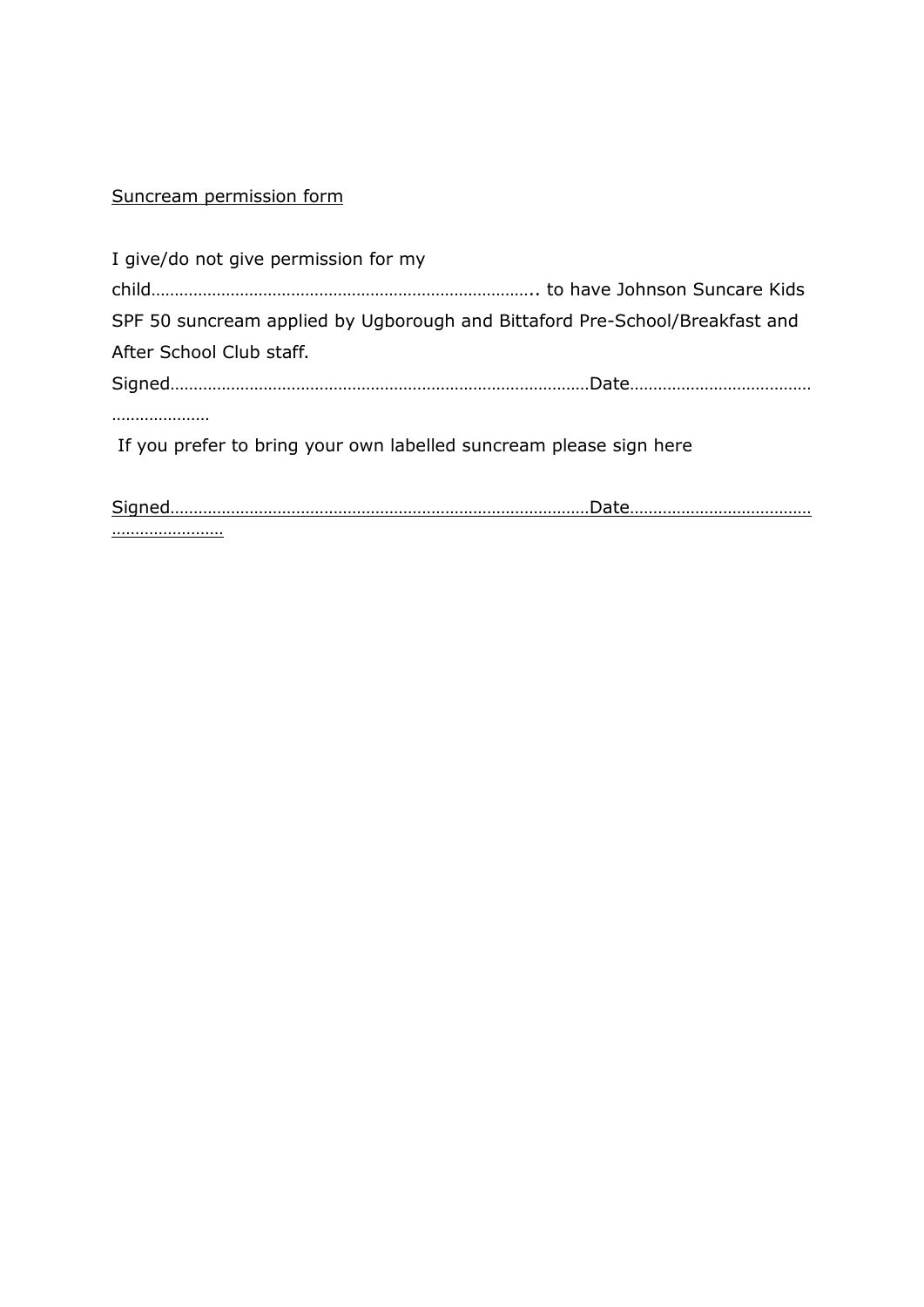Great links with parents and carers are crucial, please find the time to tell us about your child.

Name of child…………………………………………………………………………….

## **ABOUT YOUR CHILD**

| What makes your child happy?                                                              | What sort of things does your<br>child enjoy doing at home?                                             |
|-------------------------------------------------------------------------------------------|---------------------------------------------------------------------------------------------------------|
| Sad?                                                                                      | Is there anything he/she does not<br>enjoy?                                                             |
| Excited?                                                                                  | Favourite toy?                                                                                          |
| Upset?                                                                                    | Favourite story?                                                                                        |
| What makes you proud about<br>your child?                                                 | What exciting things have<br>happened to your child? Are there<br>any things we ought to know<br>about? |
| Does he/she have any special<br>friends at Pre-School/Breakfast and After School<br>Club? | Are there any improvements in<br>resources or routines you would<br>like to see?                        |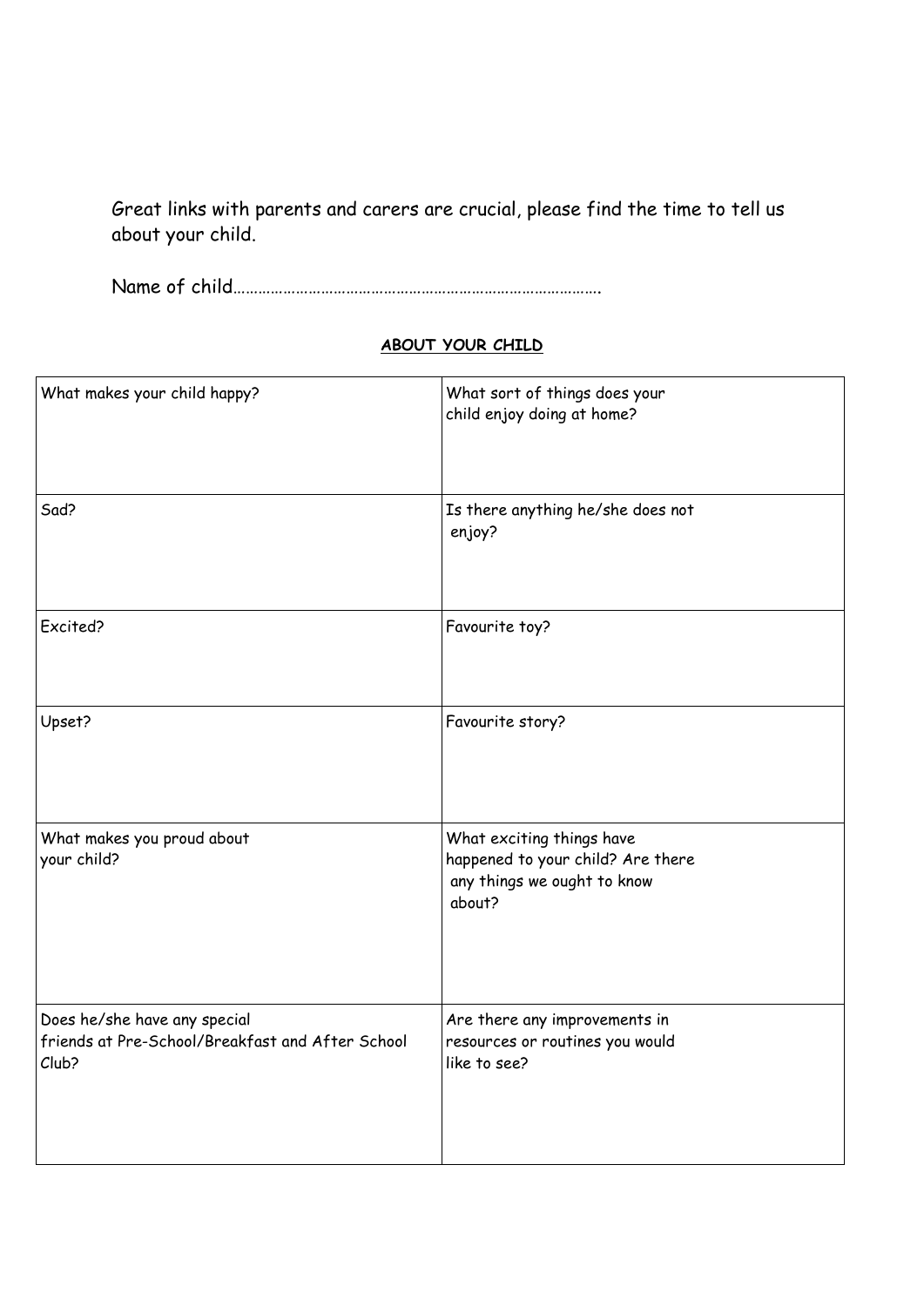## **Registration form**

| It is helpful for key persons or managers to complete this form with the parent(s) when the<br>child starts at the setting. |                                                                |  |
|-----------------------------------------------------------------------------------------------------------------------------|----------------------------------------------------------------|--|
| <b>Basic details</b>                                                                                                        |                                                                |  |
| Name of child                                                                                                               | Date of birth                                                  |  |
| Name known as                                                                                                               | Gender (male or female)                                        |  |
| Name of parent(s) with whom the child lives                                                                                 |                                                                |  |
| $\mathbf 1$                                                                                                                 |                                                                |  |
|                                                                                                                             | Does this parent have parental responsibility? Yes/No (delete) |  |
| $\overline{c}$                                                                                                              |                                                                |  |
|                                                                                                                             |                                                                |  |
| Does this parent have parental responsibility? Yes/No (delete)                                                              |                                                                |  |
| Address                                                                                                                     |                                                                |  |
|                                                                                                                             |                                                                |  |
| Telephone                                                                                                                   | Mobile                                                         |  |
|                                                                                                                             |                                                                |  |
| Name of parent with whom the child does not live                                                                            |                                                                |  |
|                                                                                                                             | Does this parent have parental responsibility? Yes/No (delete) |  |
| Address                                                                                                                     |                                                                |  |
|                                                                                                                             |                                                                |  |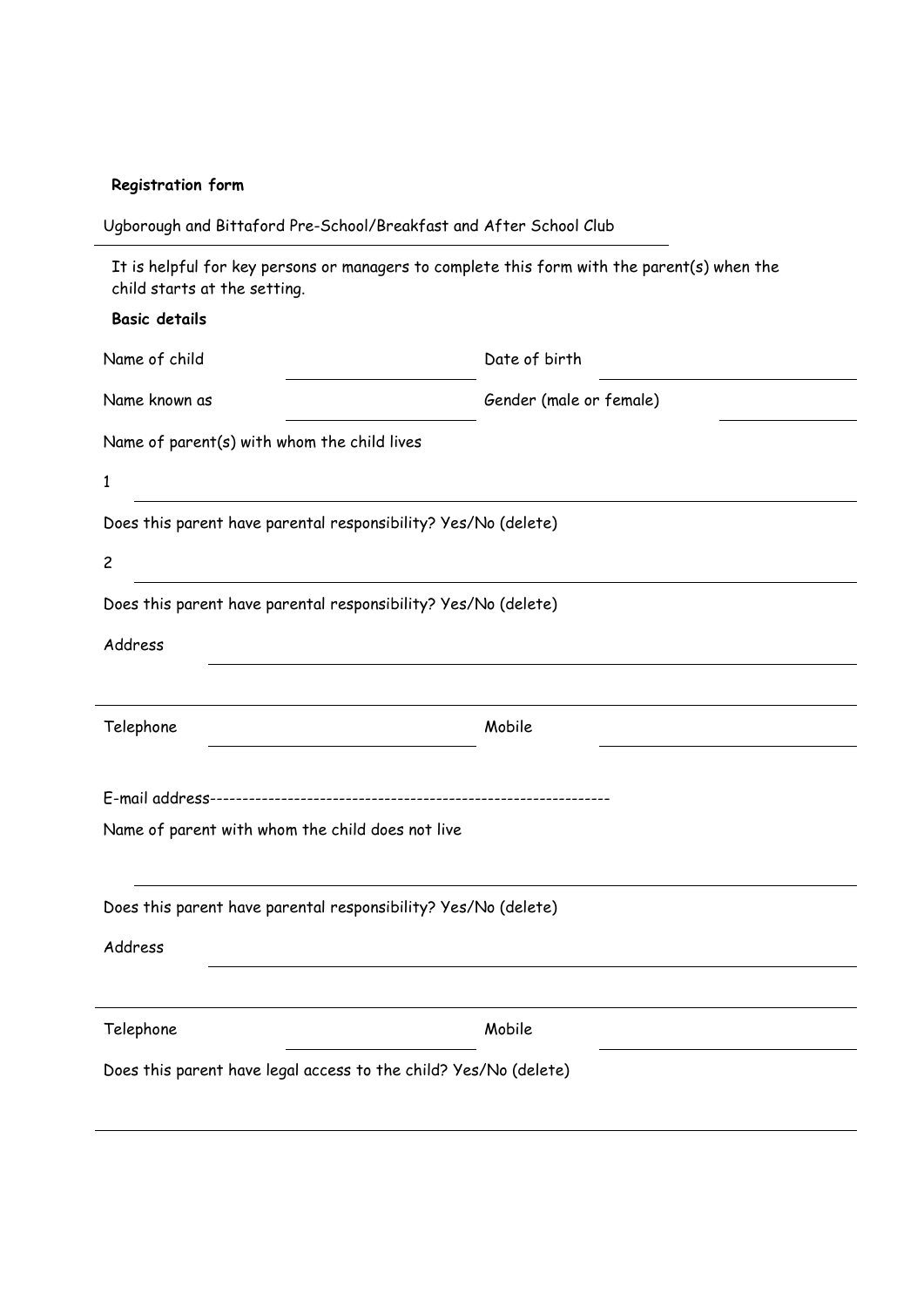| Emergency contact details                                                                                   |                       |
|-------------------------------------------------------------------------------------------------------------|-----------------------|
| Parent 1 - Work/daytime contact number                                                                      |                       |
| Parent 2 - Work/daytime contact number                                                                      |                       |
| Any other emergency contact numbers                                                                         |                       |
| Name                                                                                                        |                       |
| Telephone                                                                                                   | Mobile                |
| Name                                                                                                        |                       |
| Telephone                                                                                                   | Mobile                |
| Persons authorised to collect the child (must be over 16 years of age)                                      |                       |
| Name                                                                                                        | Relationship to child |
| Telephone                                                                                                   | Mobile                |
| Name                                                                                                        | Relationship to child |
| Telephone                                                                                                   | Mobile                |
| Personal details of child<br>Does your child have any special dietary needs or preferences? Yes/No (delete) |                       |

Does your child have any medical needs the playleaders need to know about? Yes/No (delete). If yes, please detail these below.

How would you describe your child's ethnicity or cultural background?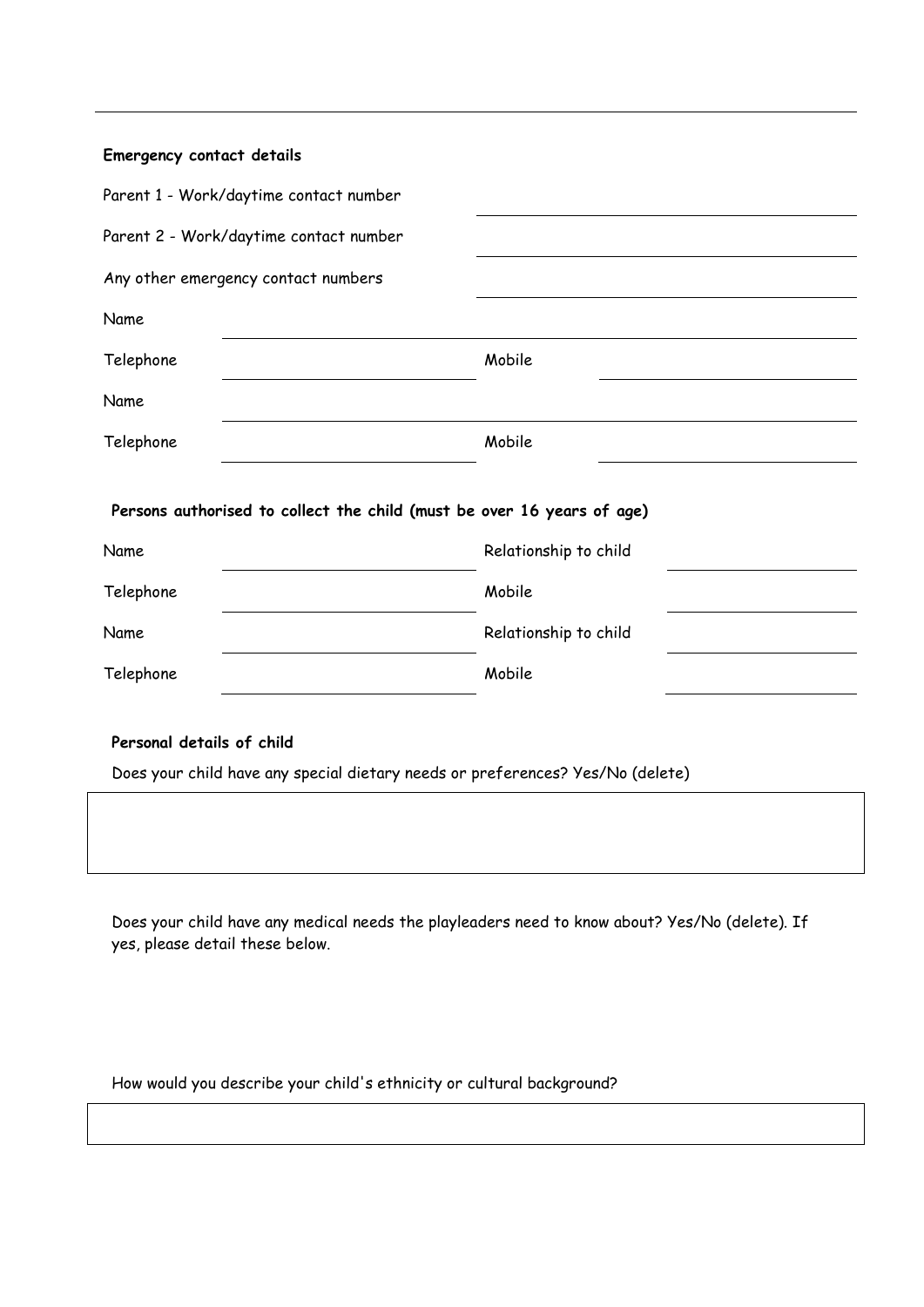What is the main religion in your family?

Are there any festivals or special occasions celebrated in your culture that your child will be taking part in and that you would like to see acknowledged and celebrated while he/she is in our setting?

What language(s) is/ are spoken at home

If English is not the main language spoken at home, will this be your child's first experience of being in an English-speaking environment? Yes/No (delete)

If so, discuss and agree with the key person how you will support your child when settling-in:

Does your child have any special needs or disabilities? Yes/No (delete)

Details

Are any of the following in place for the child:

| Early Years Action?                   | Yes/No (delete) |
|---------------------------------------|-----------------|
| Early Years Action Plus?              | Yes/No (delete) |
| Statement of special educational need | Yes/No (delete) |

What special support will he/she require in our setting?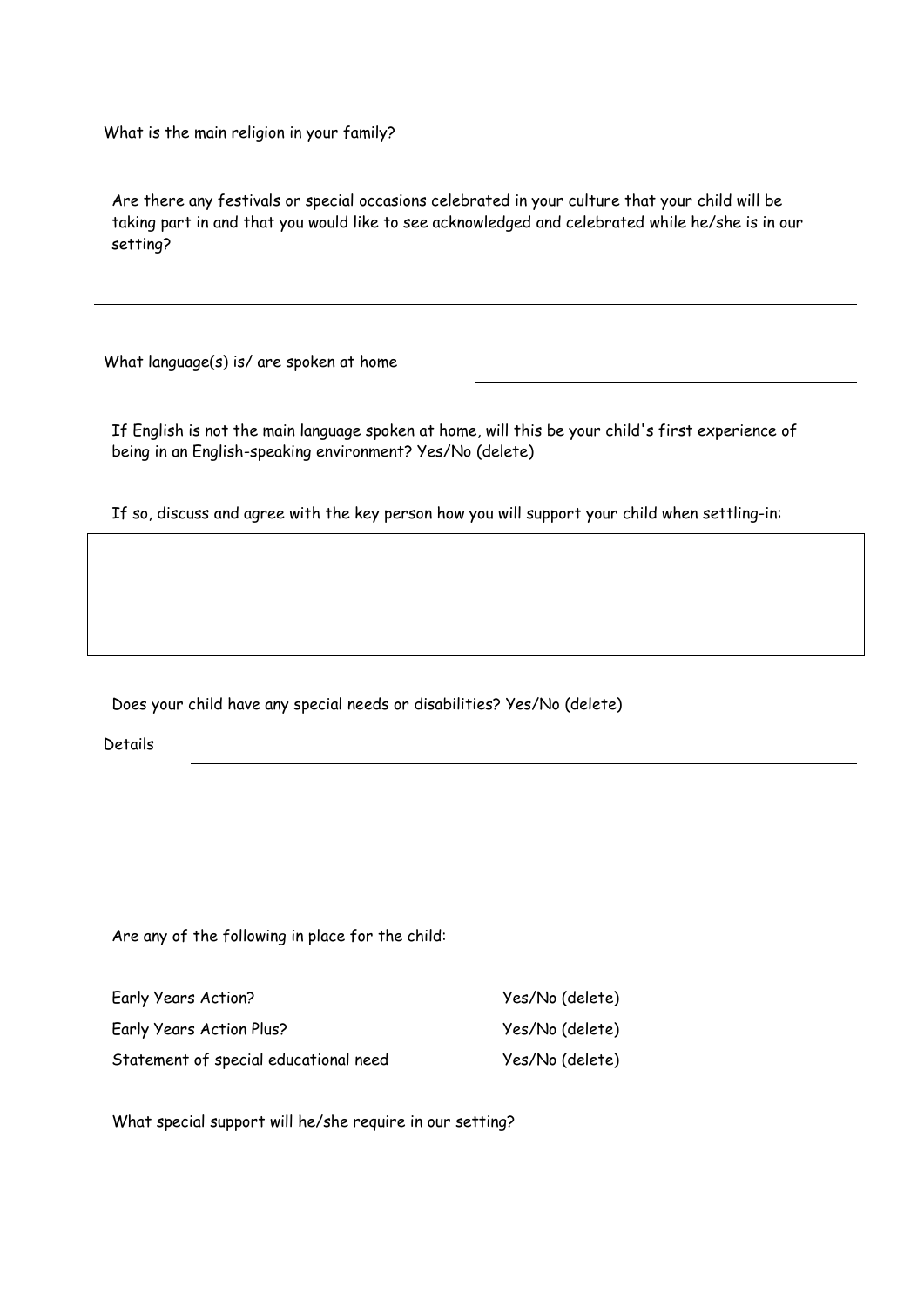What other information is it important for us to know about your child? For example, do they have any siblings, what they like, what fears they may have, any special words they use, or what comforter they may need and when.

#### **Names of professionals involved with child**

| Name 1                                        | Role                                                       |                 |
|-----------------------------------------------|------------------------------------------------------------|-----------------|
| Agency                                        | Telephone                                                  |                 |
| Name 2                                        | Role                                                       |                 |
| Agency                                        | Telephone                                                  |                 |
| Name 3                                        | Role                                                       |                 |
| Agency                                        | Telephone                                                  |                 |
|                                               |                                                            |                 |
| Do you have a health visitor? Yes/No (delete) |                                                            |                 |
| Name                                          | Based at                                                   |                 |
| Telephone                                     |                                                            |                 |
|                                               | Does your family have a social care worker for any reason? | Yes/No (delete) |
| Name:                                         | Based at:                                                  |                 |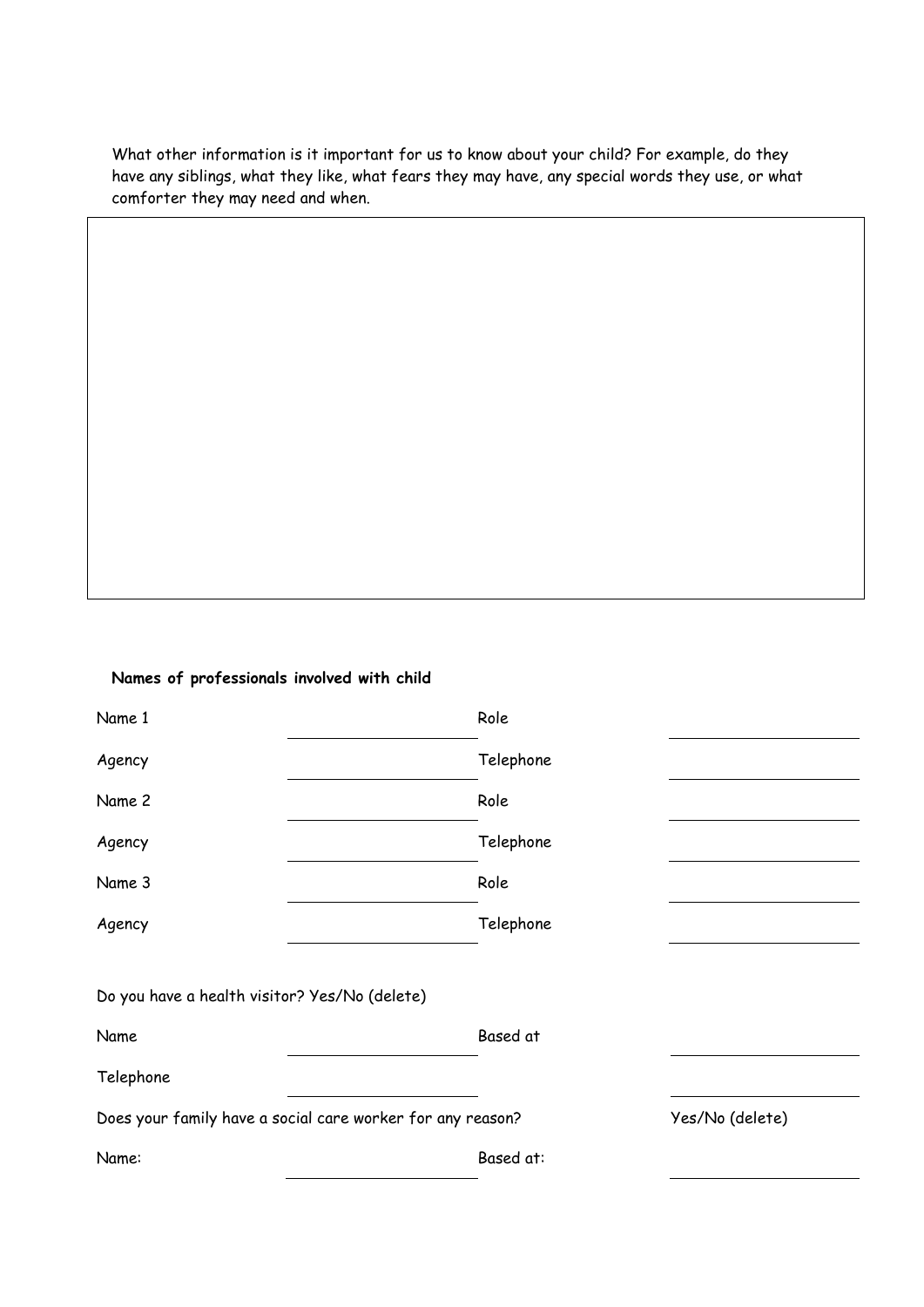Tel:

What is the reason for the involvement of the social care department with your family?

NB If the child has a child protection plan, make a note here, but do not include details. Ensure these are obtained from the social care worker named above and keep these securely in the child's file.

We see each child as unique and wish to deal with him/her holistically. Due to this we ask permission to contact any other settings that your child attends in order to best meet his/her needs.

|                                        |                                           | I give permission for other settings to be contacted YES/NO (please delete as applicable) |  |  |
|----------------------------------------|-------------------------------------------|-------------------------------------------------------------------------------------------|--|--|
|                                        |                                           |                                                                                           |  |  |
|                                        | To be completed by the key person/manager |                                                                                           |  |  |
| Date starting at                       |                                           | Ugborough and Bittaford Pre-School                                                        |  |  |
| Days and times of attendance           |                                           |                                                                                           |  |  |
| Are any fees payable? If so, note here |                                           |                                                                                           |  |  |
| Name of key person                     |                                           |                                                                                           |  |  |
| Signed by                              |                                           |                                                                                           |  |  |
| Parent 1                               |                                           | Parent 2                                                                                  |  |  |
| Key person                             |                                           | Manager                                                                                   |  |  |
| Date                                   |                                           |                                                                                           |  |  |
|                                        |                                           |                                                                                           |  |  |